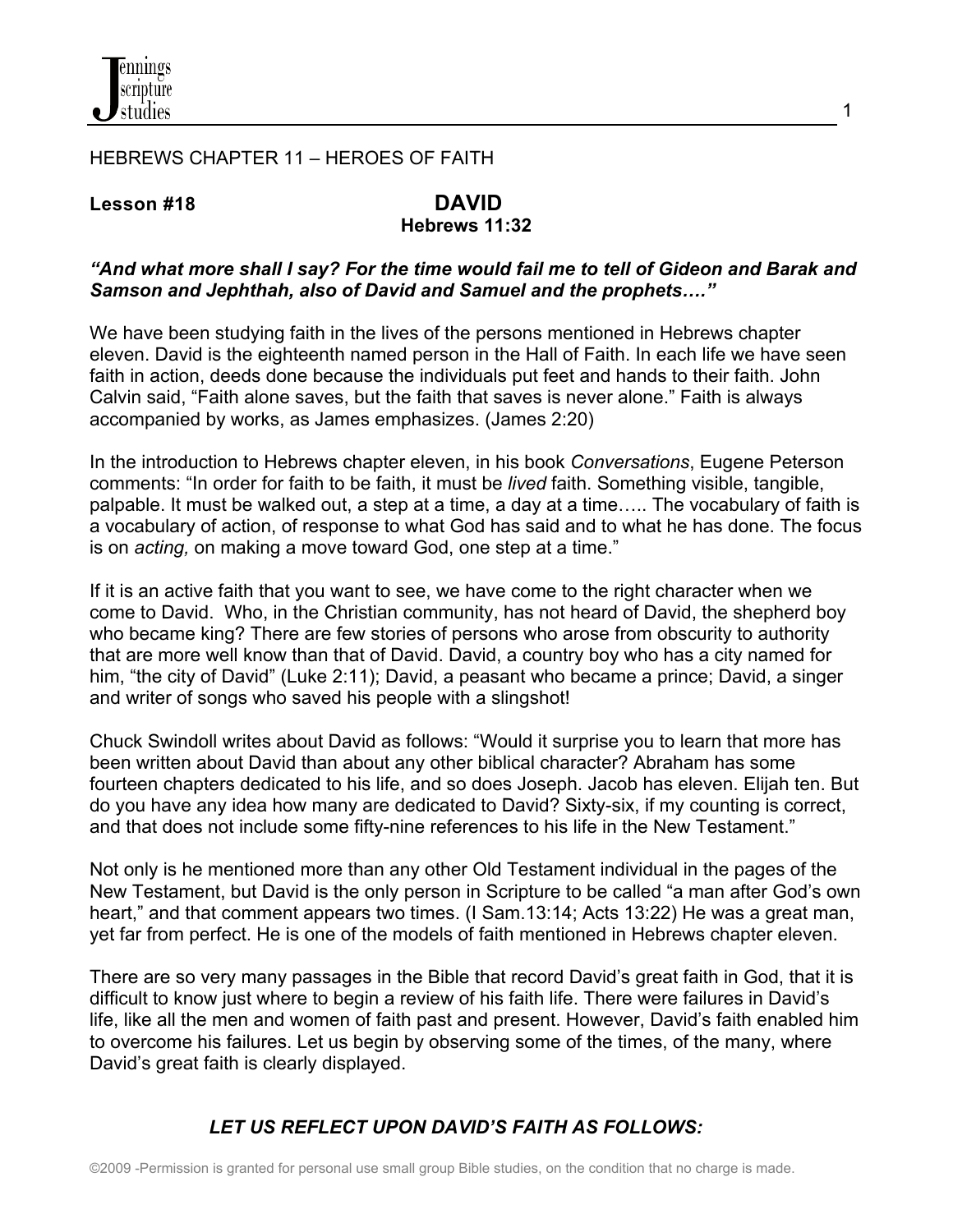# **DAVID'S FAITH IN HIS CHAMPIONSHIP OVER GOLIATH.** *Faith imparts courage.*

The account of the youthful David never ceases to thrill us. The boy David, went up against a 9 foot giant named Goliath and killed him with a slingshot. How did he do that? Because his faith was focused on the size of his God, not the size of the giant. His faith in the great God was put into action. That's what faith is, belief in action! Part of the scriptural account reads:

*"Then David said to Saul, "Let no man's heart fail because of him; your servant will go and fight with this Philistine." And Saul said to David, "You are not able to go against this Philistine to fight with him; for you are a youth, and he a man of war from his youth." But David said to Saul, "Your servant used to keep his father's sheep, and when a lion or a bear came and took a lamb out of the flock, I went out after it and struck it, and delivered the lamb from its mouth; and when it arose against me, I caught it by its beard, and struck and killed it. Your servant has killed both lion and bear; and this uncircumcised Philistine will be like one of them, seeing he has defied the armies of the living God." Moreover David said, "The LORD, who delivered me from the paw of the lion and from the paw of the bear, He will deliver me from the hand of this Philistine."* (I Samuel 17:32-37)

And continuing, David said, *"This day the LORD will deliver you into my hand, and I will strike you and take your head from you. And this day I will give the carcasses of the camp of the Philistines to the birds of the air and the wild beasts of the earth, that all the earth may know that there is a God in Israel. Then all this assembly shall know that the LORD does not save with sword and spear; for the battle is the LORD's, and He will give you into our hands."*  (I Samuel 17:46-47)

Each day the Philistine "champion" named Goliath would come out from the Philistine camp to taunt the Israelites. His size was intimidating. Goliath He wore a helmet and shin guards made of bronze. His body armor weighed nearly 200 pounds. The head of his spear was made of iron and weighed about 15 pounds and he had a soldier walking before him with a shield.

Goliath made his daily appearance and issued his challenge striking fear in the hearts of the Israelite army once again and David accepted his challenge. When Goliath saw that David was but an unarmed boy he cursed David in the names of his gods. David boasted that he would decapitate Goliath and through this victory all the earth would know that there was a God in Israel.

As Goliath began to move toward him, David loaded his sling and sent a small stone flying which lodged in the giant's forehead. He was down but not dead until David cut off his head with the giant's own sword. The Philistines fled. Saul's army pursued and the victory was complete. David's faith empowered him to fight with courage despite overwhelming odds.

True story? Yes! God and a believing boy with 5 small stones and a slingshot won a victory over thousands that day. Just like the day the lad with the lunch who gave Jesus 5 small loaves of bread and saw thousands fed on another day!

There are giants that intimidate us today. You probably will not go head to head with a 9 foot tall giant, but all of us face things in our lives that intimidate us. David's faith and courage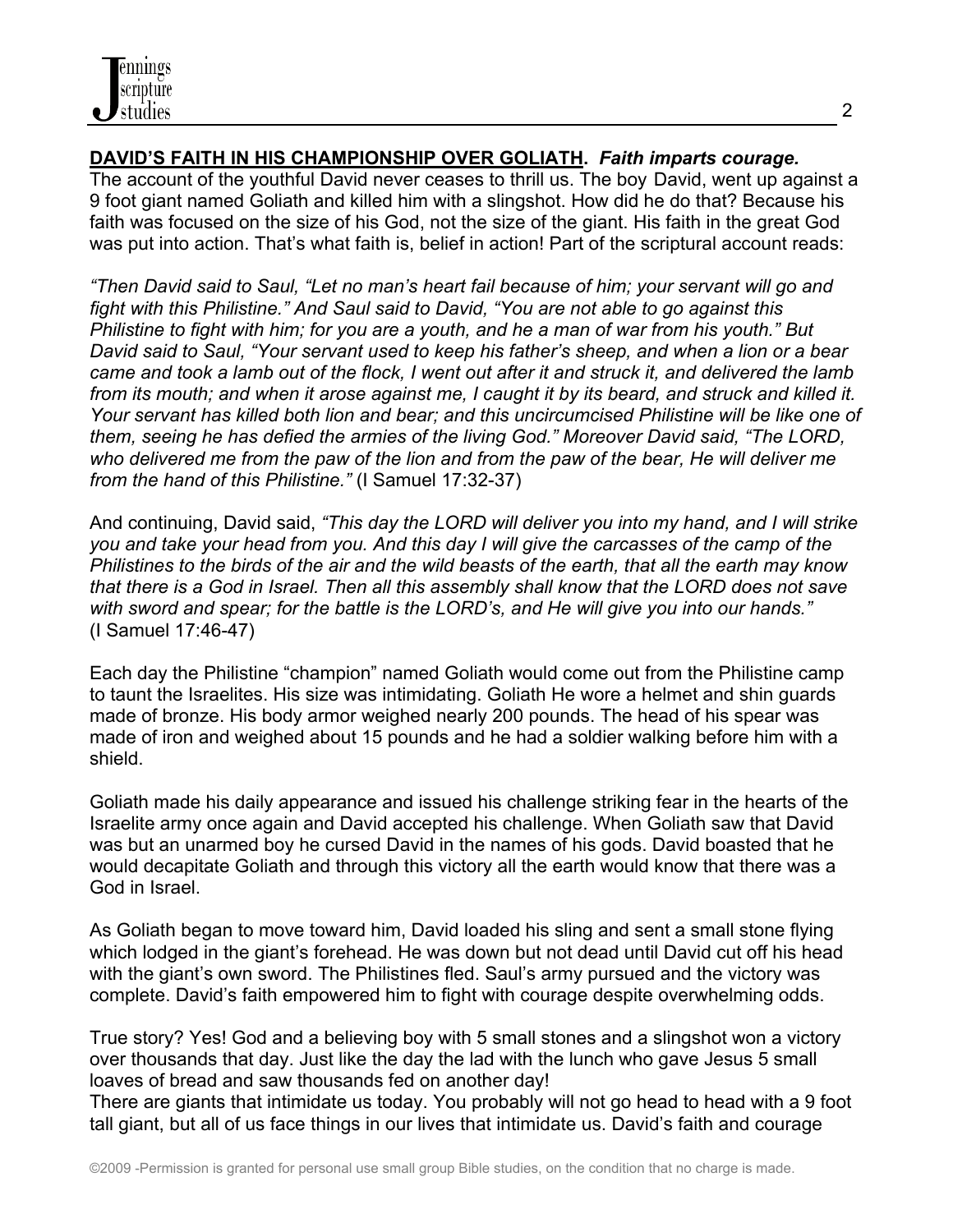

serve as an example to each of us whenever we face giant problems. That is why Hebrews chapter eleven is part of the Word of God.

### **DAVID'S FAITH IN HIS HARDSHIPS OF LIFE.** *Faith ignites when crushed.*

David had been annointed to be king by Samuel – he was the king-elect (I Sam.16:12-13) but it would be twenty years before he would be crowned king. In the meantime Saul was king and during this time David's life was in constant danger because of the jealousy of Saul. After several attempts by Saul to kill him, David escaped and hid in the cave of Adullam. (I Sam. 22:1)

Eugene Peterson says this about David's troubles: "David isn't an advertisement for a trouble-free life …. Living a Davidic life, following Jesus, centering our life in the worship of God doesn't exempt us from suffering. Christians get cancer in the same proportions as non-Christians. Believers are involved in as many automobile accidents as non-believers. When you hit your thumb with a hammer, it hurts just as much after you've accepted Christ as your Lord and Savior as it did before." (Leap Over a Wall)

These were some of the darkest days of David's life - the king-elect hiding in a cave. He had hit bottom; Saul's 3,000 soldiers were scouring the hills for him; food was in short supply, water was scarce, friends were few. Will he cave-in in the cave? Will he give up on God?

Faith is often like a stick-match that ignites when scratched on a rough surface! Resistance brings out faith at its best. We do not need faith to enjoy a picnic on a sunny day with family and friends eating watermelon. But when in a dark, damp cave hiding from enemies who intend to kill you and the necessities of life are scarce, it is then that faith, if one has any, ignites! If David has any faith in God, this is where it will shine.

Psalm 142 was written in the cave of Adullam. The heading at the top of the Psalm reads: "A Contemplation of David. A Prayer when he was in the cave." Read his cry to God from the cave:

 **Psalm 142** "I cry out to the LORD with my voice; With my voice to the LORD I make my supplication. I pour out my complaint before Him; I declare before Him my trouble. When my spirit was overwhelmed within me, Then You knew my path. In the way in which I walk They have secretly set a snare for me. Look on my right hand and see, For there is no one who acknowledges me; Refuge has failed me; No one cares for my soul. I cried out to You, O LORD: I said, "You are my refuge, My portion in the land of the living. Attend to my cry,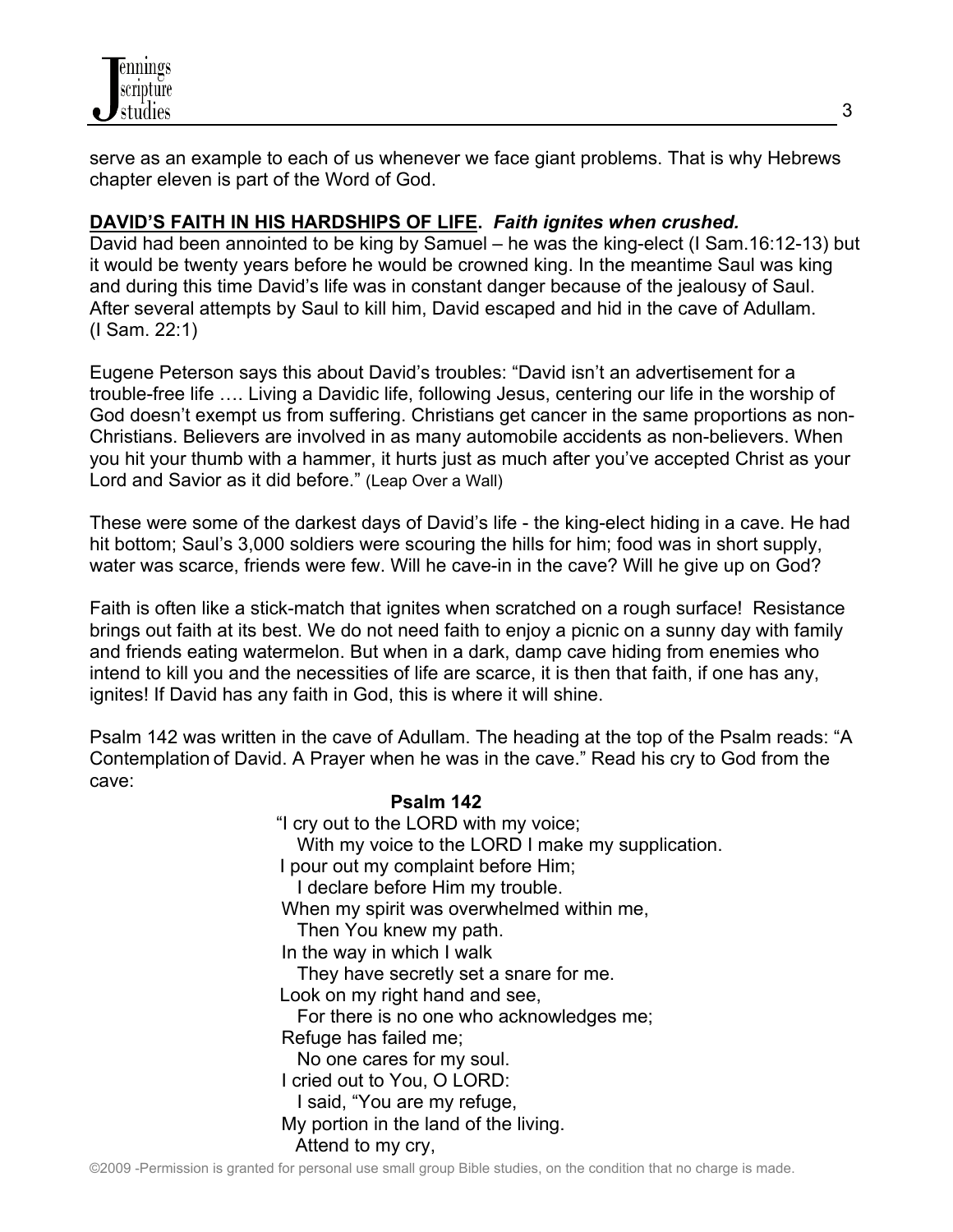

 For I am brought very low; Deliver me from my persecutors, For they are stronger than I. Bring my soul out of prison, That I may praise Your name; The righteous shall surround me, For You shall deal bountifully with me."

Chuck Swindoll comments as follows: "In the midst of all this, David has not lost sight of God. He cries out for the Lord to deliver him. And here we catch sight of the very heart of the man, that unseen quality that God saw when He chose and annointed the young shepherd boy from Bethlehem."

Psalm 57 is another cave-man Psalm. The heading reads: "A Michtam of David when he fled from Saul into the cave." Read the entire Psalm. Here are a few excerpts that give an indication of what he is thinking. See if you can detect David's faith in this Psalm:

 **Psalm 57** "Be merciful to me, O God, be merciful to me! For my soul trusts in You; And in the shadow of Your wings I will make my refuge, Until these calamities have passed by. I will cry out to God Most High, To God who performs all things for me. He shall send from heaven and save me; He reproaches the one who would swallow me up. Selah God shall send forth His mercy and His truth."  $(vs.1-3)$ And then these verses: "My heart is steadfast, O God, my heart is steadfast; I will sing and give praise. Awake, my glory! Awake, lute and harp! I will awaken the dawn. I will praise You, O Lord, among the peoples; I will sing to You among the nations. For Your mercy reaches unto the heavens, And Your truth unto the clouds. Be exalted, O God, above the heavens; Let Your glory be above all the earth." (vs.7-11)

When I was shopping for a diamond ring for my bride to be, the jeweler placed a black velvet mat on the top of the showcase and sprinkled a small bag of diamonds upon it. The sparkling diamonds were in sharp contrast to the darkness around them. Diamonds shine brightest when set in a black background. Likewise, stars are seen best in a dark sky.

The diamond of faith and the star of faith, show up best in dark settings. The "valley of the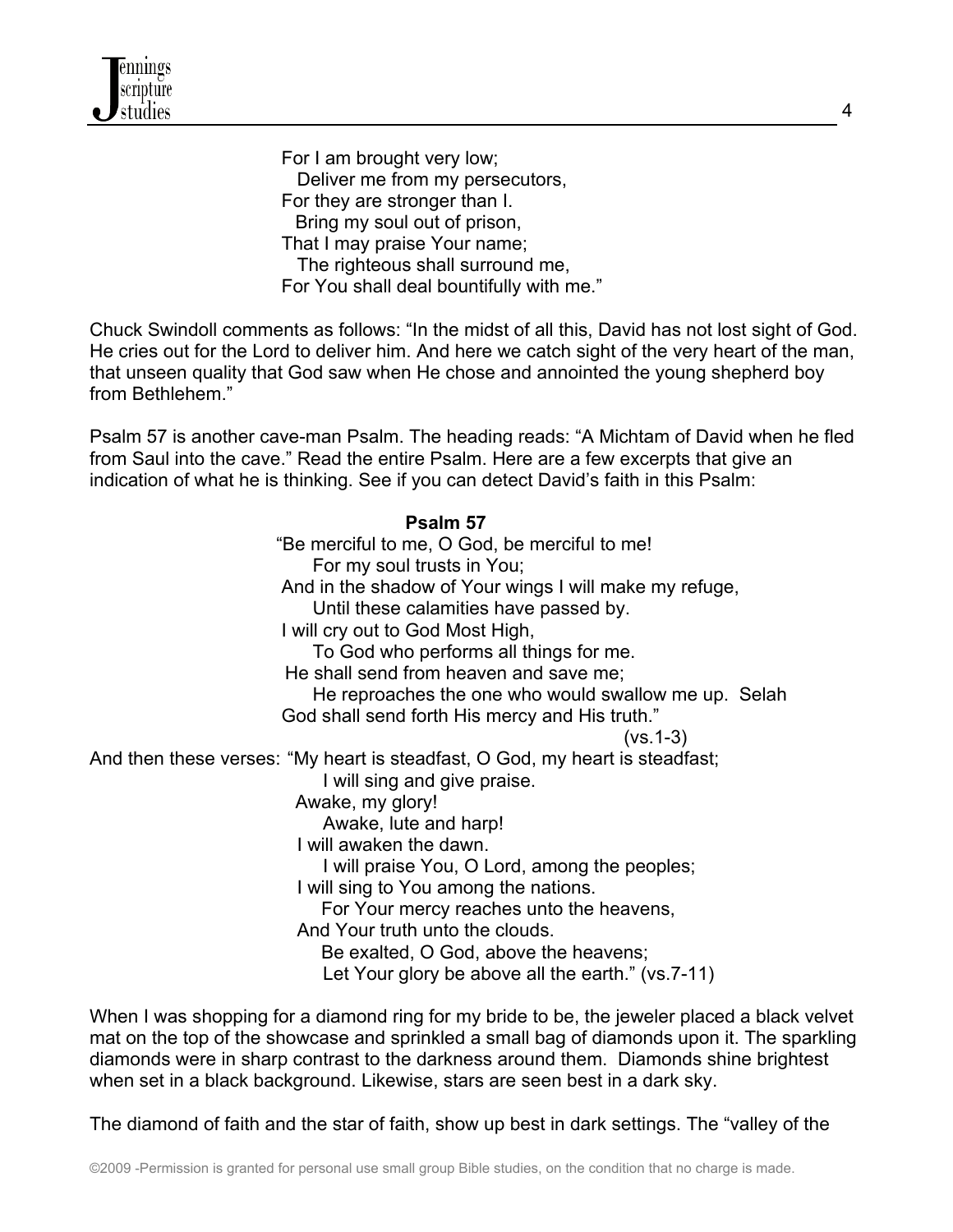shadow of death" brings out the sheep's faith in the Shepherd. David's faith shines brightly during the dark days when Saul was threatening him.

"Living by faith doesn't mean living with our eyes closed, denying our troubles. Living by faith means that even though we're hemmed in by our troubles, we lift our eyes to heaven so we can see our troubles from God's perspective and how he is using them in our lives not only to shape us but to bless us." (Eugene Peterson in *Conversations)*

# **DAVID'S FAITH IN HIS LEADERSHIP IN GOVERNMENT.** *Faith invigorates capabilities*.

*"Then all the tribes of Israel came to David at Hebron and spoke, saying, "Indeed we are your bone and your flesh. Also, in time past, when Saul was king over us, you were the one who led Israel out and brought them in; and the LORD said to you, 'You shall shepherd My people Israel, and be ruler over Israel.'" Therefore all the elders of Israel came to the king at Hebron, and King David made a covenant with them at Hebron before the LORD. And they anointed David king over Israel. David was thirty years old when he began to reign, and he reigned forty years. In Hebron he reigned over Judah seven years and six months, and in Jerusalem he reigned thirty-three years over all Israel and Judah."* (II Samuel 5:1-5)

David was Israel's greatest king, the great grandson of Ruth, and the forefather of Jesus, the promised Messiah. Israel's second king was an extremely popular person, a very dedicated king and a brave warrior. The following passages are just a few of the examples of David's leadership:

*"Now when the Philistines heard that they had anointed David king over Israel, all the Philistines went up to search for David. And David heard of it and went down to the stronghold. The Philistines also went and deployed themselves in the Valley of Rephaim. So David inquired of the LORD, saying, "Shall I go up against the Philistines? Will You deliver them into my hand?" And the LORD said to David, "Go up, for I will doubtless deliver the Philistines into your hand." So David went to Baal Perazim, and David defeated them there."*  (II Samuel 5:17-20)

And his exploits continue: *"Then the Philistines went up once again and deployed themselves in the Valley of Rephaim. Therefore David inquired of the LORD …. and he drove back the Philistines from Geba as far as Gezer."* (II Samuel 5:22-23 and 25)

II Samuel chapter 8 contains the record of many more of David's accomplishments as excerpts from the chapter reveal:

*" After this it came to pass that David attacked the Philistines …. Then he defeated Moab….. David also defeated Hadadezer …. David killed twenty-two thousand of the Syrians…. Then David put garrisons in Syria of Damascus; and the Syrians became David's servants …. So the LORD preserved David wherever he went. And David made himself a name when he returned from killing eighteen thousand Syrian in the Valley of Salt. He also put garrisons in Edom; throughout all Edom he put garrisons, and all the Edomites became David's servants. And the LORD preserved David wherever he went ….. So David reigned over all Israel; and David administered judgment and justice to all his people.*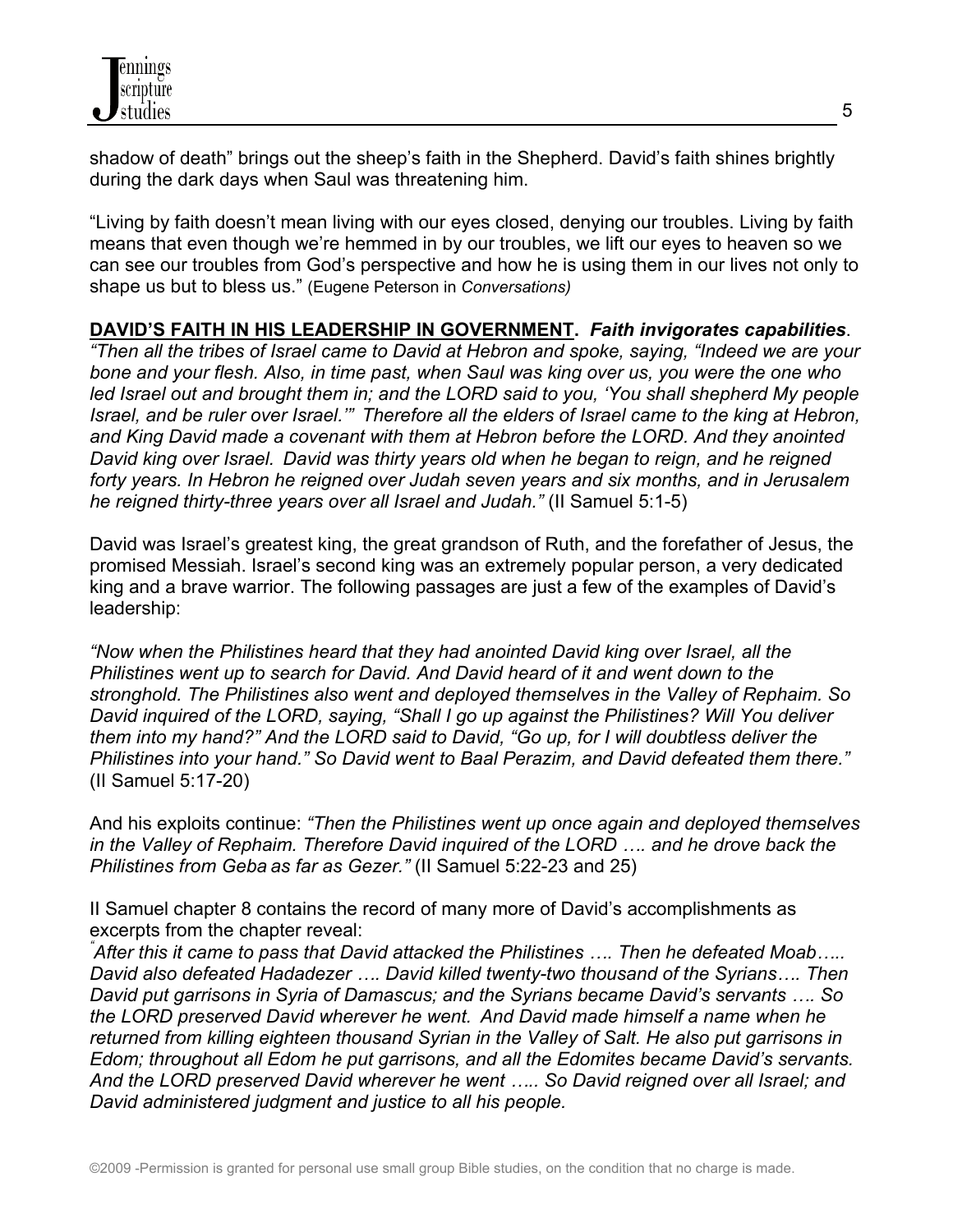God did not choose David for his looks, but for his heart. What was inside and not what was outside David counted. What mattered were not his human qualifications, but his godly qualities and especially his faith. David's imperfections were glaring but his heart for God brought him back to his roots in God and the Spirit of God transformed, empowered and equipped him for the work God had for him. God honored David's faith and God honors those who operate on the principle of faith, even though there may be lapses of faith in the lives of the persons of faith.

## **DAVID'S FAITH IN HIS WORSHIP OF GOD.** *Faith issues in consecration*.

Worship from a pure heart, spontaneous worship, worship when everything is not going well is the real barometer of one's faith. David's worshipful attitude is expressed beautifully in various scriptures. It is difficult to know which ones to cite as examples. A few verses from Psalm 71 is a good sample of his worshipful faith: *"You are my hope, O Lord GOD; You are my trust from my youth. By You I have been upheld from birth; You are He who took me out of my mother's womb. My praise shall be continually of You."* (vs.5-6)

Another window into David's life of worship shows us his faith and dedication to God. He had been contemplating building a House of Worship dedicated to God. Then God told him that his son, Solomon, would build the Temple. David then worshipped and here is the record: *"Then King David went in and sat before the LORD; and he said: "Who am I, O Lord GOD? And what is my house, that You have brought me this far? And yet this was a small thing in Your sight, O Lord GOD; and You have also spoken of Your servant's house for a great while to come. Is this the manner of man, O Lord GOD? Now what more can David say to You? For You, Lord GOD, know Your servant. For Your word's sake, and according to Your own heart, You have done all these great things, to make Your servant know therefore You are great, O Lord GOD. For there is none like You, nor is there any God besides You, according to all that we have heard with our ears. And who is like Your people, like Israel, the one nation on the earth whom God went to redeem for Himself as a people, to make for Himself a name—and to do for Yourself great and awesome deeds for Your land—before Your people whom You redeemed for Yourself from Egypt, the nations, and their gods? For You have made Your people Israel Your very own people forever; and You, LORD, have become their God."* (II Samuel 7:18-24)

People of faith are characterized by worship – genuine worship. Not just attending a service called a "Worship Service," but by celebrating, eulogizing and praising God in the sanctuary of the soul; with humble yet high and holy thoughts; adoration, with or without words, with or without sounds; in private or in public; alone or with others of like precious faith. If you do not enjoy worship or employ worship regularly as an expression of your faith, you had better check up on your faith for it is not the Bible variety!

## **DAVID'S FAITH IN HIS OWNERSHIP OF HIS SIN.** *Faith induces confession.*

David was not perfect. He, like all the other heroes of faith had warts. David sinned. What he did about his sin reveals that his faith failure was not permanent. Because he was a man of faith, he dealt with his sin as Psalm 51 so graphically shows. Psalm 51 is the most intensive and extensive confession in the Bible. His sin with Bathsheba was not swept under the rug. He dealt with it before God.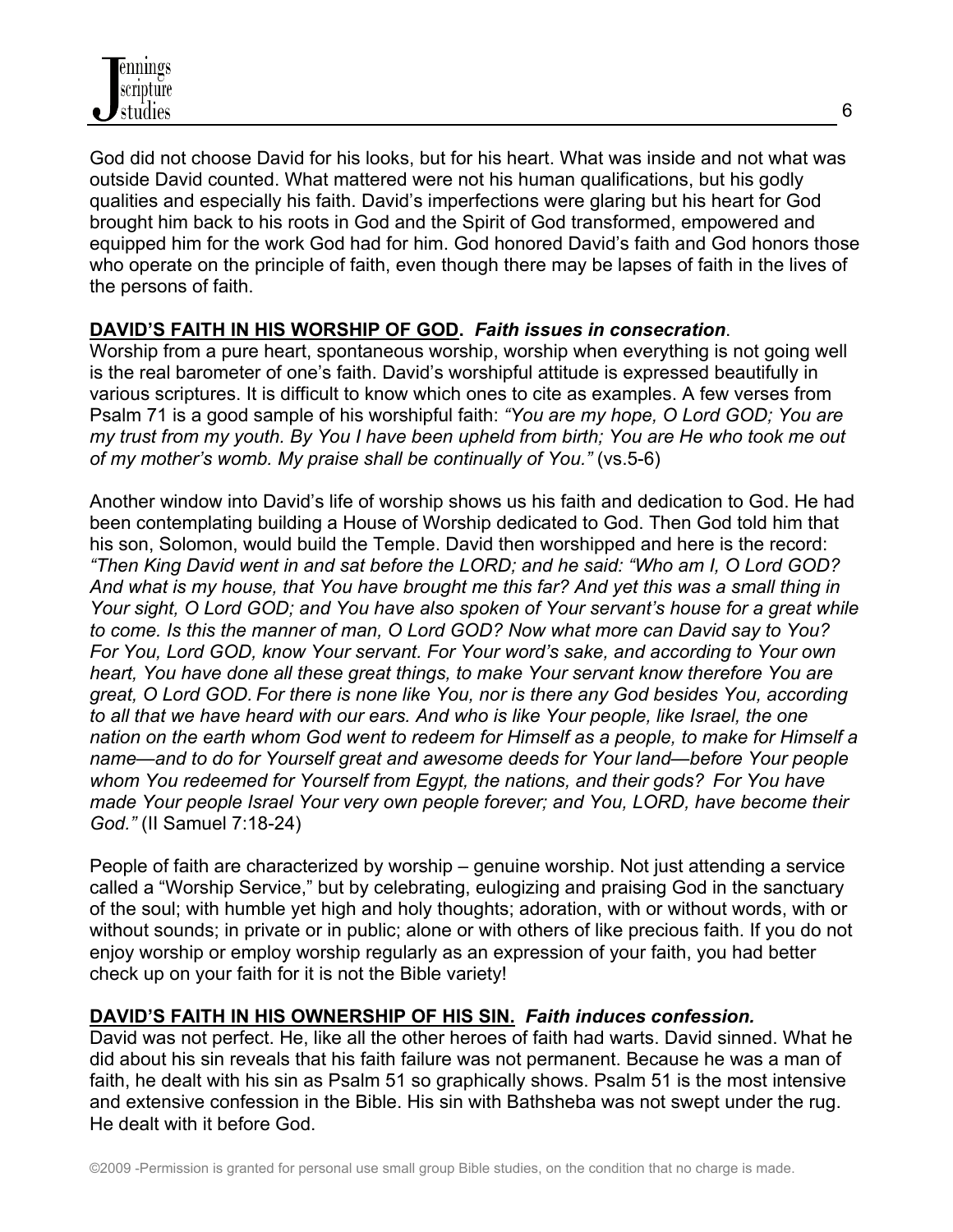Confessing sin is owning up to one's sin. We can blame others for our sinful actions, like saying "the devil made me do it" or "they just made me so angry that I ...."; or "I just have a hot temper….", etc. Confession is not blaming; confession is naming. Confession is coming before God, the Judge and pleading guilty.

The person who has true faith is sensitive to sin and believes that *"If we confess our sins, He is faithful and just to forgive us our sins and to cleanse us from all unrighteousness."* (I John 1:9) In this vein David confesses his sin to God and we read about the struggle in Psalm 51. The psalm is a masterpiece of confession.

He said, *"Have mercy upon me, O God, According to Your lovingkindness; According to the multitude of Your tender mercies, blot out my transgressions. Wash me thoroughly from my iniquity, and cleanse me from my sin. For I acknowledge my transgressions, and my sin is always before me. Against You, You only, have I sinned, and done this evil in Your sight."* (Psalm 51:1-4)

Notice the terminology that he uses in his confession. First, the three words he uses in asking God to forgive: He asks God to "*blot "; "wash"* and "*cleanse*." In other words, he wanted to be rid of his stain. Then, note the three terms he uses for his offences against God: "transgressions"; "iniquity" and "sin."

He continues: *"Purge me with hyssop, and I shall be clean; Wash me, and I shall be whiter than snow. Make me hear joy and gladness, that the bones You have broken may rejoice. Hide Your face from my sins, and blot out all my iniquities. Create in me a clean heart, O God…."* (vs.7-19)

Here is a man thoroughly contrite, broken, remorseful and repentant. He abhorred his sin, acknowledged his guilt and confessed that he had sinned against the God Who had done nothing but good to him all the days of his life.

Later, in Psalm 32 he reflects upon his confession and God's forgiveness and he has the assurance that God did indeed forgive him, saying: *"Blessed is he whose transgression is forgiven, whose sin is covered. Blessed is the man to whom the LORD does not impute iniquity, and in whose spirit there is no deceit."* (vs.1-2)

Then he recounts the misery that his sin had caused him before he confessed it to God: *"When I kept silent, my bones grew old through my groaning all the day long. For day and night Your hand was heavy upon me; My vitality was turned into the drought of summer. Selah. I acknowledged my sin to You, and my iniquity I have not hidden. I said, "I will confess my transgressions to the LORD," And You forgave the iniquity of my sin. Selah."* (Psalm 32:3-5)

I do not mean to be trite in saying that David felt the pain, stain, strain and drain of his sin, proving what? Proving that he was indeed a man of faith! He was sorry for his sin; sorry that he had broken the heart of God and he owned up to his sin, confessed and forsook it. Only a person of faith does that.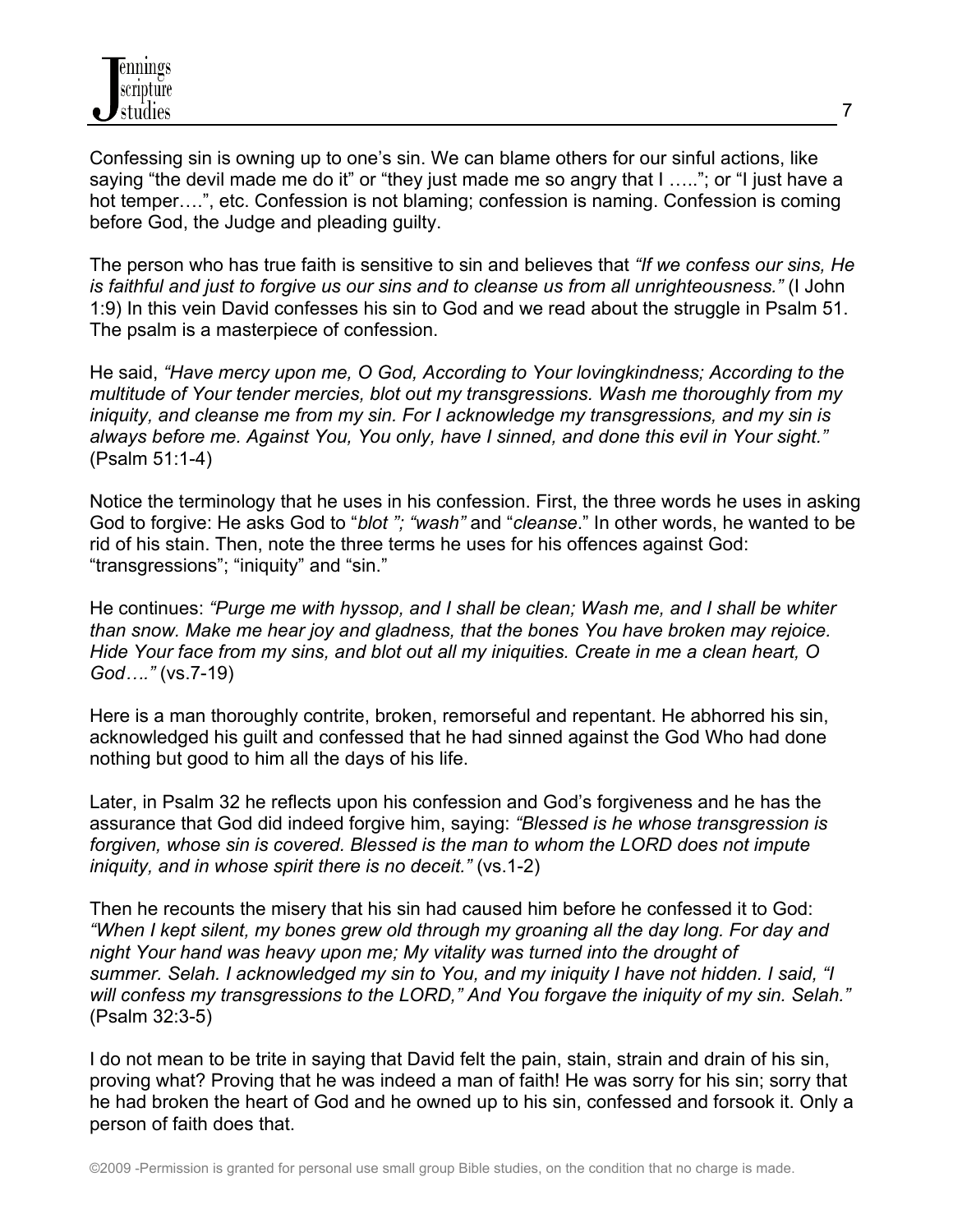# **DAVID'S FAITH IN HIS PENMANSHIP OF PSALMS.** *Faith inspires communication.*

Genuine faith cannot be kept silent, it insists upon being shared, spoken, sung. David communicated his faith in various ways but in none that surpass his writings. Where do we begin to demonstrate David's faith as expressed in the many Psalms attributed to him? It is somewhat like standing beside the ocean and trying to decide at which place to plunge in. Let us sample his Psalms and notice how he expresses his faith. Here are some snippets:

### *His faith is seen in his view of God:*

 "I will love You, O LORD, my strength. The LORD is my rock and my fortress and my deliverer; My God, my strength, in whom I will trust; My shield and the horn of my salvation, my stronghold."

(Psalm 18:1-2)

#### *His faith is seen in his view of the cosmos:*

 "O LORD, our Lord, How excellent is Your name in all the earth, Who have set Your glory above the heavens! (Psalm 8:1)

 "When I consider Your heavens, the work of Your fingers, The moon and the stars, which You have ordained, What is man that You are mindful of him, And the son of man that You visit him? (Psalm 8:3-4

 "The heavens declare the glory of God; And the firmament shows His handiwork." (Psalm 19:1)

#### *His faith is seen in his view of himself:*

 "I will praise You, for I am fearfully and wonderfully made; Marvelous are Your works, And that my soul knows very well. My frame was not hidden from You, when I was made in secret, And skillfully wrought in the lowest parts of the earth.

Your eyes saw my substance, being yet unformed.

And in Your book they all were written,

The days fashioned for me,

When as yet there were none of them." (Psalm 139:14-16)

## *His faith is seen in his praise:*

"I will bless the LORD at all times;

His praise shall continually *be* in my mouth.

My soul shall make its boast in the LORD;

The humble shall hear *of it* and be glad.

Oh, magnify the LORD with me,

And let us exalt His name together."

(Psalm 34:1-3)

## *His faith is seen in his fellowship with God:*

 "Let the words of my mouth and the meditation of my heart Be acceptable in Your sight,

O LORD, my strength and my Redeemer." (Psalm 19:14)